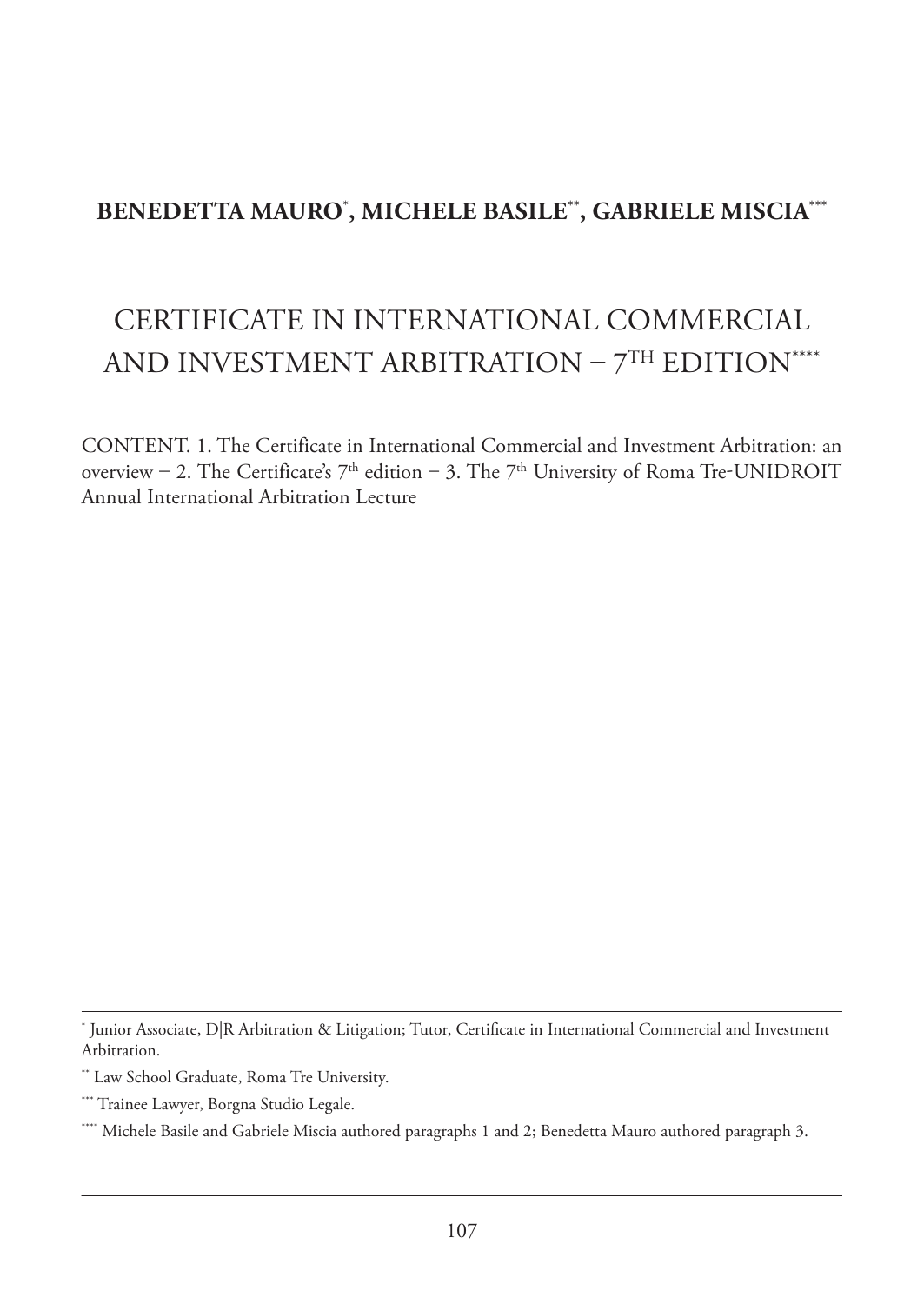## *1. The Certificate in International Commercial and Investment Arbitration: an overview*

From the 21<sup>st</sup> to the 25<sup>th</sup> of September 2020, the Roma Tre University School of Law hosted the seventh edition of the Certificate in International Commercial and Investment Arbitration, organized by the University of Roma Tre together with the Italian Association for Arbitration ("AIA"), in partnership with the Milan Chamber of Arbitration ("CAM") and the International Chamber of Commerce ("ICC").

The Certificate started in 2014 and has been directed since its foundation by Prof. Maria Beatrice Deli, Domenico Di Pietro and Prof. Giacomo Rojas Elgueta. Since then, it has become a standing event for anyone wishing to gain theoretical and practical insights on international commercial and investment arbitration. A truly international program, over the past seven editions it has welcomed 63 Faculty members among leading academics, in-house counsel and practitioners, and over 190 Alumni coming from more than 40 countries in all five continents.

This year's edition was confronted with a number of logistical and practical challenges. Clearly, due to the Covid-19 pandemic, the possibility of having an in-class presence was far from certain. Nonetheless, the Directors achieved delivering a hybrid edition, with 11 participants physically present at RomaTre's premises and 15 attending classes online.

Some of the speakers delivered their lectures remotely – especially since travelling to Rome was not an option in most cases – being nonetheless able to interact with the entire class, listening and answering to each question. The classic breaks and lunches that used to take place in between classes followed the same path, and so did the annual *aperitivo*, that was turned into a virtual networking event.

The Certificate is well structured into one week of classes, covering all crucial aspects of international commercial and investment arbitration. The first day is dedicated to the foundations of international arbitration, while the following days focus on the arbitration agreement, the arbitral proceedings, the peculiarities of investment treaty arbitration, and the arbitral award. Further, the 7<sup>th</sup> edition included for the first time a session on emergency procedures and a mock cross examination, as well as a roundtable on the most current issues presented by the Covid-19 pandemic. Finally, like every past edition, the program was closed by the prestigious University of Roma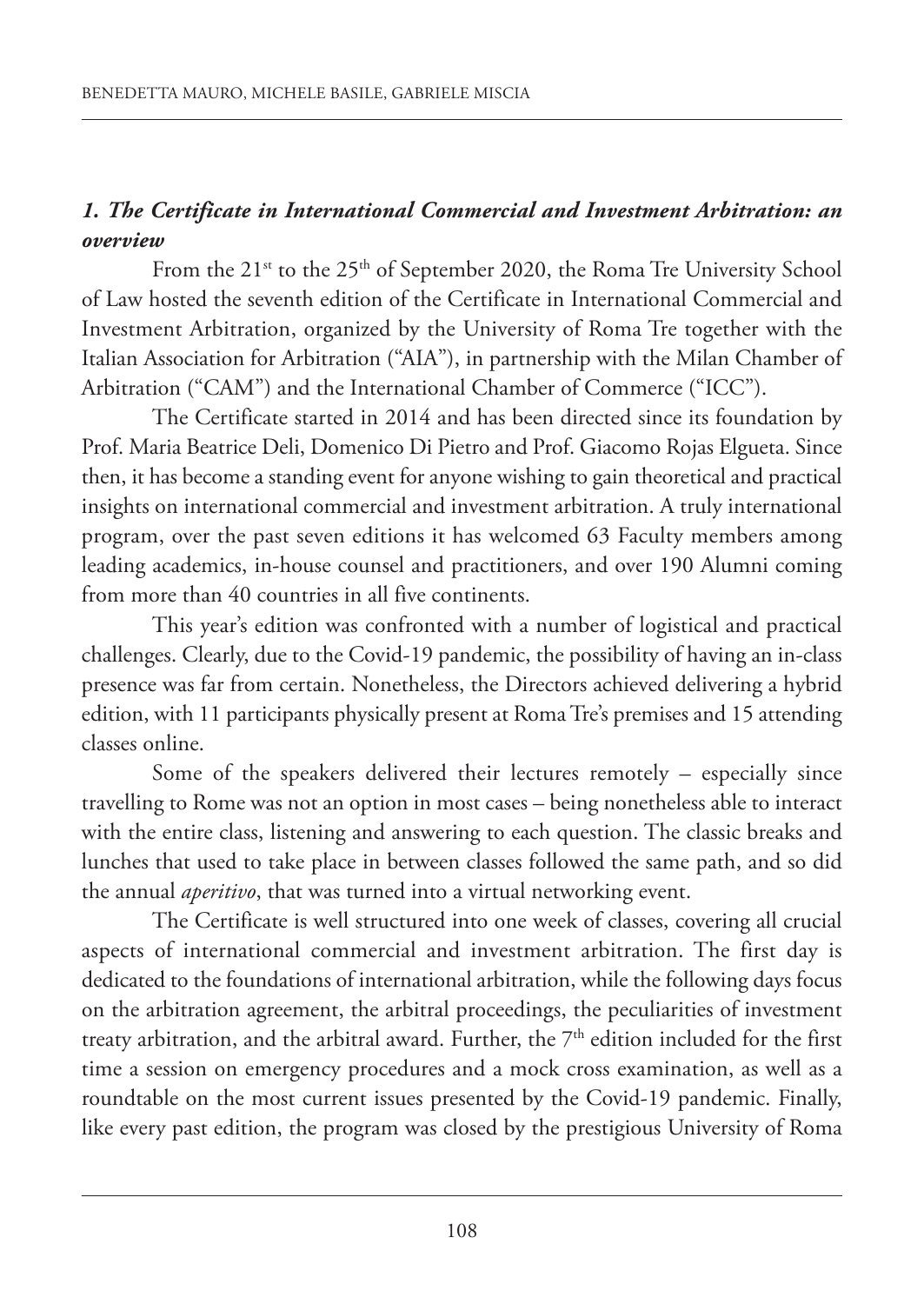Tre-UNIDROIT Annual International Arbitration Lecture.

#### *2. The Certificate's 7 th edition*

The opening lecture was delivered by Prof. Manuel A. Gómez, Associate Dean for Graduate Studies and Global Engagement at the Florida International University. Joining from the other side of the globe, he introduced the 2020 Class to international arbitration with practical examples and fascinating insights driven by his professional experience. During his class, Prof. Gómez defined the three stages of the rise of a dispute: the *naming,* i.e., the identification of a perceived injury; the *blaming*, i.e., the classification of another subject as the responsible one; the *claiming,* i.e., the confrontation and request for remedy and rejection by the allegedly responsible party. He also explained what makes a controversy actually international and the role of arbitrators, as well as the contractual nature of this dispute resolution method and the legal framework around it.

After the opening lecture, Prof. Stefan Kröll also joined the Certificate virtually. Prof. Kröll is particularly well-known in the international arbitration community, being not only the Director of the Centre for International Dispute Resolution at Bucerius Law School, but also the Director of the Willem C. Vis Arbitration Moot. The *Vis*, as it is known, is one of the most important student competitions in the fields of international commercial law and arbitration with more than 350 participating universities every year – Roma Tre being one of them –. His lecture, concerning the core elements of international arbitration, gave the participants an in-depth comprehension of some fundamental principles, such as the doctrine of separability and *Kompetenz-Kompetenz*. Prof. Kröll also offered very interesting insights on the evolution that these principles are undergoing in the worldwide arbitration field, always with a dash of his classic German humor.

After the lunch break, the traditional roundtable hosted by Certificate's sponsor ArbIt (the Italian forum for Arbitration and ADR) was held with Andrea Carlevaris (President of AIA and partner at BonelliErede) and Michelangelo Cicogna (partner at De Berti Jacchia Franchini Forlani), who focused on the determination of the place of arbitration and the applicable law. The speakers gave the audience a comprehensive understanding of these topics, as well as more in-depth considerations based on their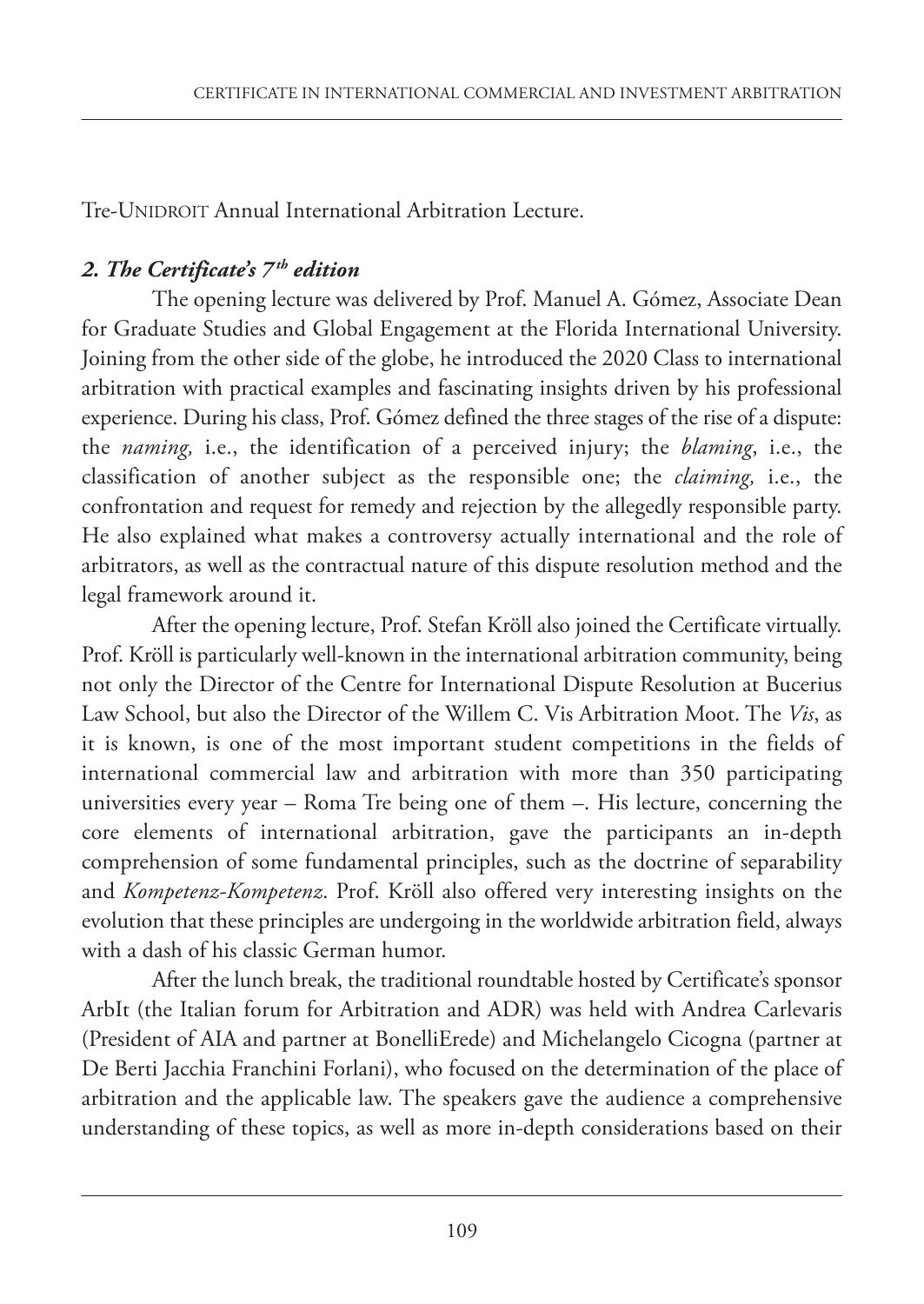combined experiences. Notably, they listed the ten aspects that must always be considered when choosing the place of arbitration, which included the law, the Judiciary, the right of representation, the professional ethics, the enforceability of the award and the arbitrators' immunity from civil liability.Then, they also detailed the many different applicable laws relevant for arbitral proceedings.

To conclude the first day of seminars, Prof. Maria Beatrice Deli moderated a panel with representatives of three major arbitral institutions. The speakers were Benedetta Coppo, Head of the Rome branch office of CAM, Natalia Petrik, Legal Counsel at the Arbitration Institute of the Stockholm Chamber of Commerce ("SCC"), and Gabriele Ruscalla, Counsel of the Italian-Swiss Team at the Secretariat of the ICC Court of Arbitration. The panel explained the peculiarities of institutional arbitration, as well as its convenience (in many instances) over *ad hoc* arbitration. Then, they presented some specific provisions of their respective institutions' arbitration rules. Moreover, the costs of institutional arbitration were addressed by stressing the countervailing advantages that each institution offers, such as emergency arbitrators and a revision of the final award before its communication. Naturally, remote hearings and online procedures were especially pondered by this panel, as arbitral institutions have quickly adopted these measures in response to the current pandemic – which has rendered physical proceedings very challenging, if not impossible in most cases.

The second day of classes was opened by the lecture of Dr. Sabine Konrad, partner at Morgan Lewis, who, together with associate Katrine Tvede, dealt with the arbitration agreement and its formal and substantive validity. Dr. Konrad explained in which cases an arbitral agreement is not binding for the parties, e.g., in cases of fraud, especially under the New York Convention. She interestingly made reference to the *Fiona trust v. Privalov* case decided by the House of Lords, in which the invalidity of the main contract – caused, in fact, by the allegation of a fraud – did not cause the arbitral agreement to be set aside, given the separability principle.

The following session was held by Niccolò Landi, founder of Studio Legale Landi in association with Beechey Arbitration, and Valentine Chessa, partner at CastaldiPartners, who connected from her office in Paris. Their class consisted of an in-depth analysis of arbitration agreements, and more specifically of how to analyze, select and draft them. Many aspects were considered, from the application of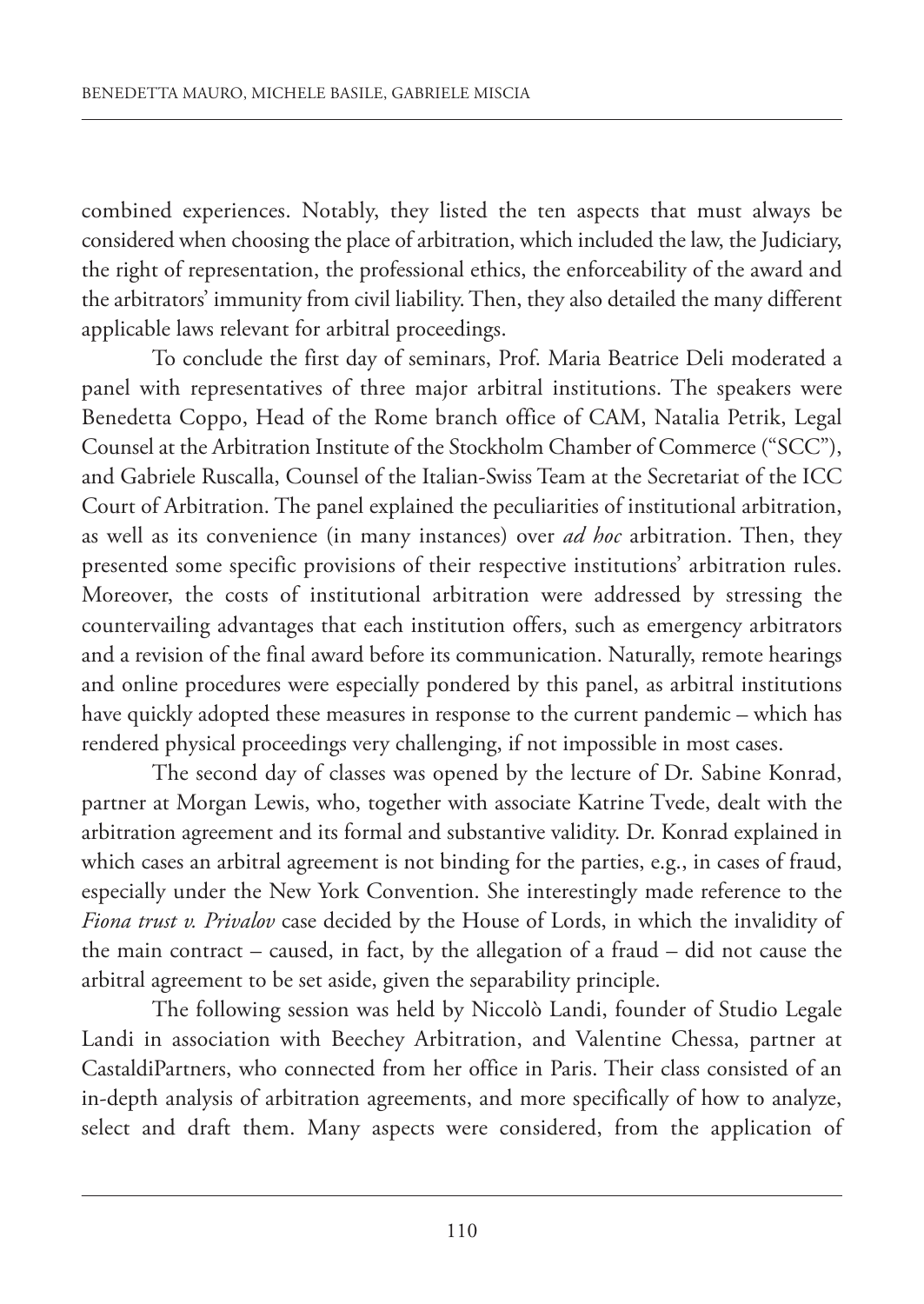institutional rules without the involvement of the issuing institution, to multi-tier, multi-party and even multi-contract arbitration clauses. Mr. Landi and Ms. Chessa also suggested a process for the drafting of a clause, starting with a basic core structure, to which further elements may be added in case of necessity (for example, regarding interim measures, document production, allocation of costs, legal privilege and confidentiality). To conclude, the speakers brought a series of pathological clauses to the attention of the participants, who were asked to point out the possible concerns and solutions.

In the afternoon, James Hosking, founding partner at Chaffetz Lindsey, addressed the intriguing issue of complex privity and non-signatory parties. He explained how in multi-party transactions the arbitral proceedings can in some instances be extended to third parties. He also drew the participants' attention to the very recent opinion of the Supreme Court of the United States, *GE Energy Power Conversion France SAS v. Outokumpu Stainless USA*, that dealt with such complex issues. In that case the Court was asked to clarify whether the New York Convention conflicts with the domestic equitable estoppel doctrine permitting the enforcement of arbitration agreements against non-signatories.

To conclude the second day, Prof. Rojas Elgueta moderated a panel of in-house counsel from four leading multinational companies: Alma Forgò of Airbus, Rosanna Grosso of Siemens, Beatriz Saiz Marti of Enel and Marcello Viglino of WeBuild (the new group brand of Salini Impregilo). The discussion offered an alternative point of view on international arbitration and more in general on ADR: that of the users. Not surprisingly, all of the panelists agreed that multinational companies prefer avoiding national courts as much as possible. Indeed, all of them expressed their preference for multi-tier clauses that also include mediation and assisted negotiation, in order to avoid major costs especially when the value of the dispute is not high enough. On the contrary, there was not a shared view on the matter of the remote versus physical conduct of the arbitration proceedings, as some expressed a preference for remote hearings and others did not, probably due to the different nature of the disputes that usually involve their companies.

The following morning, Baiju Vasani, partner at Ivanyan & Partners in Moscow, held a lecture on the selection, appointment and powers of arbitrators. He stressed, in the first place, the utmost importance that the selection of arbitrators has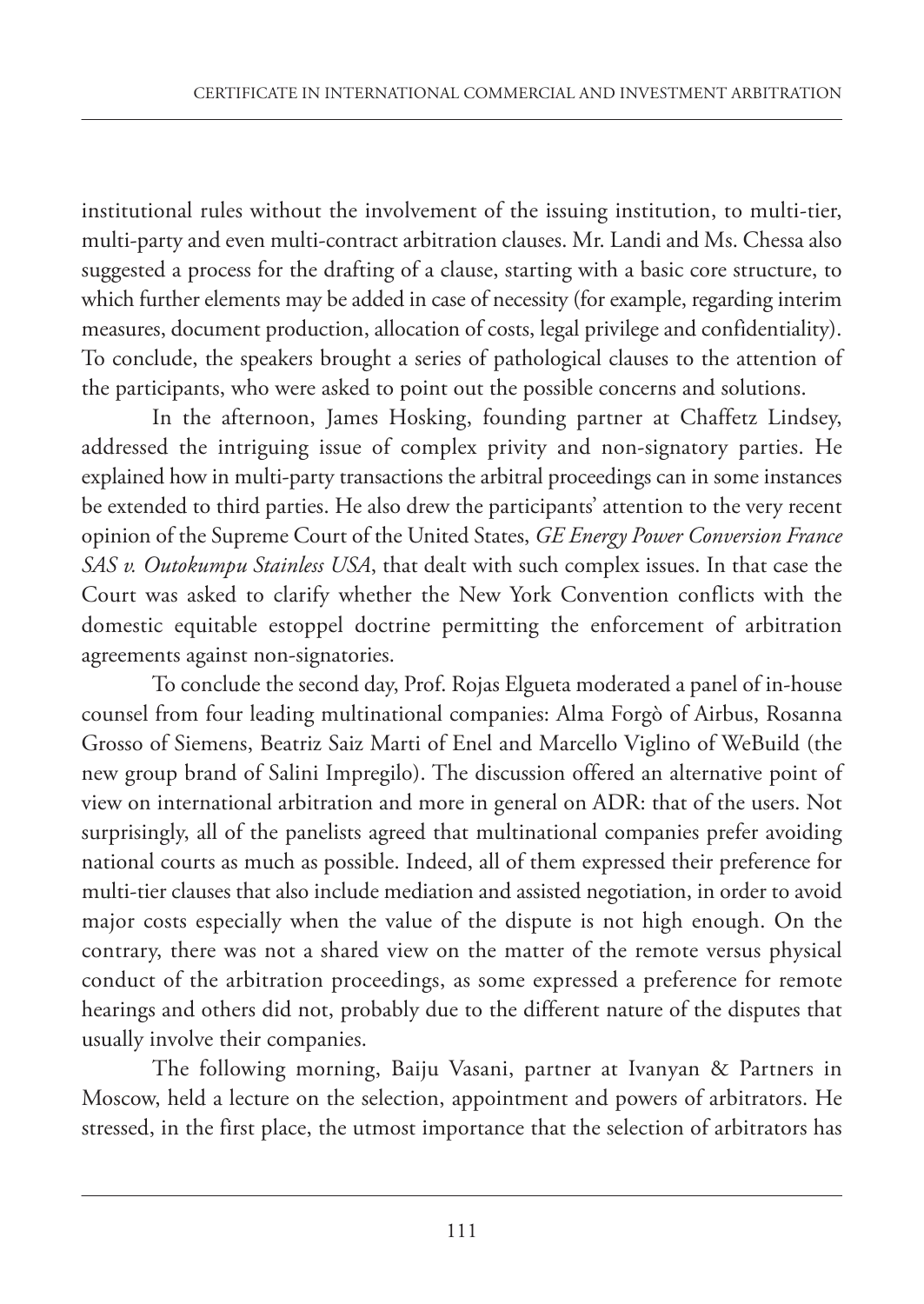in the proceedings. A number of aspects concerning the arbitration and the award depend directly on the arbitrators, from the enforceability of the decision to the efficiency of the proceedings. The cornerstone of an informed selection is the research on any possible fact related to the future arbitrator, in order to identify someone with the expertise necessary to understand profoundly the issue and possibly the appointing party's point of view. Even though impartiality is a requirement for arbitrators, he mentioned that attorneys and arbitrators may know each other without breaching impartiality provisions. Furthermore, Mr. Vasani also made reference to the need for greater diversity in arbitrators' ranks, and then concluded by explaining the powers of arbitrators in general.

Afterwards, Prof. Marco Torsello of the University of Verona, also partner at ArbLit, gave a lecture about the arbitrators' independence and impartiality. Prof.Torsello explained how independence and impartiality differ, the former being the absence of a close personal, financial or professional relationship between the arbitrator and any of the parties of the arbitration or its counsel, while the latter being the lack of bias towards the parties. He also drew the participants' attention to the IBA Guidelines on Conflicts of Interest in International Arbitration, that provide a series of waivable and nonwaivable circumstances, which can be used to understand in what instances there may be a greater risk of lack of impartiality and independence. He went on to describe in detail the arbitrators' duty to disclose and what it entails, as well as how to challenge an allegedly biased arbitrator. In conclusion, he also mentioned the possibility that an award be set aside in case of the arbitrators' bias.

Wednesday afternoon session opened with the class held by Andrew G. Paton, partner at De Berti Jacchia Franchini Forlani. Mr. Paton introduced the participants to the core of the arbitration proceedings, its procedural structure and organization. Underlining the relevance of flexibility in international arbitration and the broad discretion given to the arbitral tribunal, Mr. Paton compared Article 19 of the UNCITRAL Model Law on International Commercial Arbitration with Article 816 *bis* of the Italian Code of Civil Procedure, highlighting the analogous deference given to the parties' choice of the procedures to be followed, and, if missing, to the arbitrators' power to organize the arbitration as they consider appropriate. Starting with recommendations for an efficient case management conference, and finishing with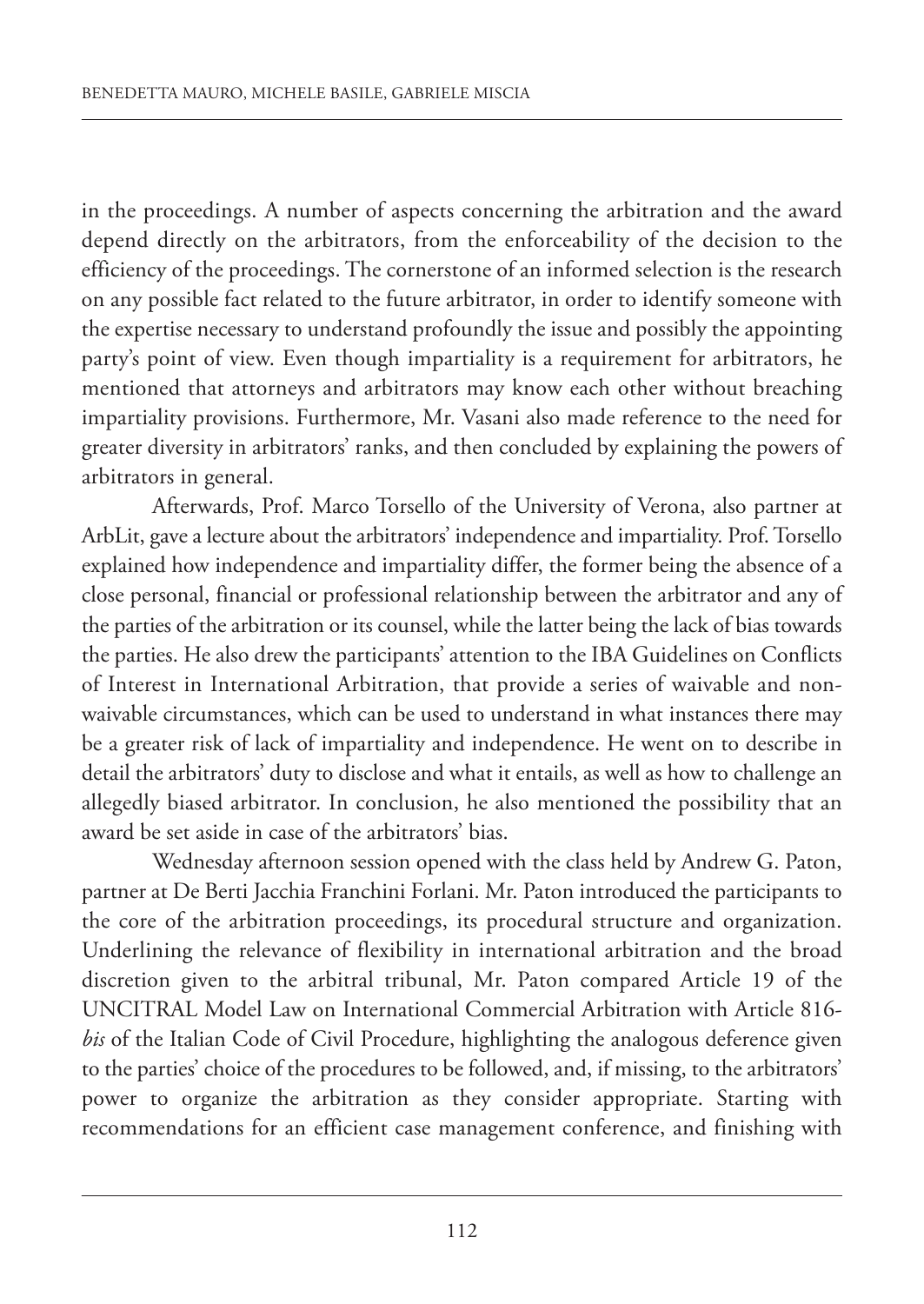suggestions on how to plan in advance the evidentiary hearings, throughout his presentation Mr. Paton stressed what should be the ultimate goal of the proceedings: to allow the parties to fully present their case, considering their fair and reasonable expectations, in a timely and cost-efficient manner.

The last presentation of the day shifted the focus on evidence. Ferdinando Emanuele, partner at Cleary Gottlieb Steen & Hamilton LLP, joined the session online from his office. His presentation began with an introduction to the IBA Rules on the Taking of Evidence in International Arbitration, a codification of best practices regarding the gathering of evidence both from civil law and common law traditions. Mr. Emanuele continued his presentation by analyzing three of the most important evidentiary tools under the IBA Rules: document production, fact witnesses, and expert witnesses. Along with theoretic illustrations of the IBA Rules governing the various types of evidence, Mr. Emanuele gave the participants flashes of real-life experiences, such as a practical example of a "Redfern Schedule"*.*

Following the end of Wednesday sessions, the classic annual *aperitivo* was held, though in an innovative way, due to the social distancing imposed by Covid-19. The Directors, together with the sponsor of the event Cleary Gottlieb Steen & Hamilton LLP, decided to transform the *aperitivo* into a virtual networking event. Both in-class and online participants had the opportunity to introduce themselves and chat with Carlo Santoro, partner at Cleary Gottlieb, as well as asking him for career-oriented advice.

Both presentations of Thursday morning focused on investment treaty arbitration. Co-Directors Maria Beatrice Deli and Giacomo Rojas Elgueta delivered the first lecture on the international protection enjoyed by individuals and companies investing in a foreign State. After a historical *excursus* from the Second International Peace Conference of the Hague of 1907, which established a horizontal inter-State procedure for foreign investment protection, to the subsequent birth of bilateral treaties for the promotion and protection of investment ("BIT"s) and the Convention on the Settlement of Investment Disputes between States and Nationals and Other States of 1965 ("ICSID Convention"), Prof. Deli proceeded to cover the notions of investor and investment that are found in investment treaties and, in particular, as provided by Article 25 of the ICSID Convention. On the other hand, Prof. Rojas Elgueta's presentation focused on the substantive standards of protection that are granted to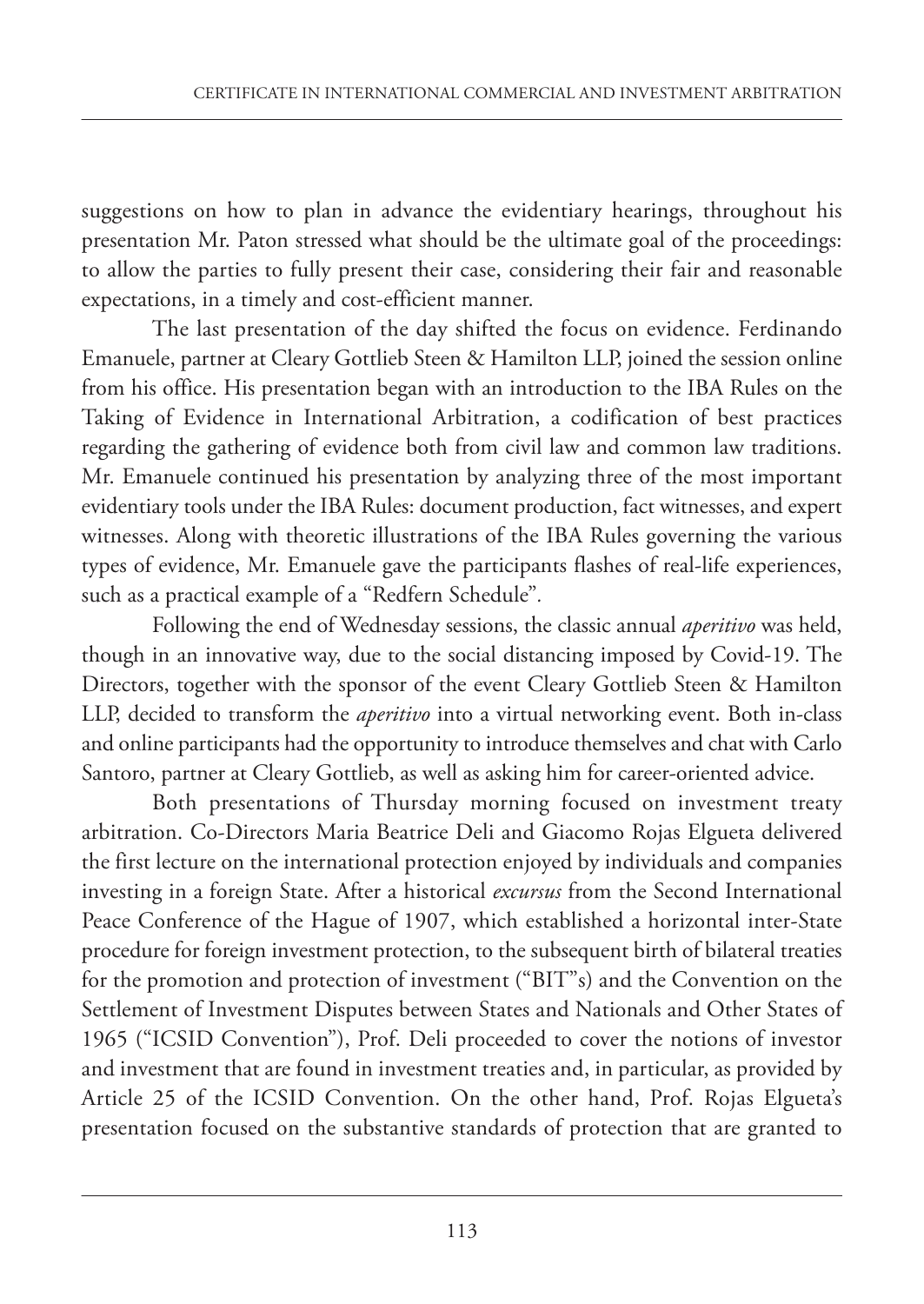foreign investors. In particular, he illustrated the inconsistent fashion in which they have been applied by arbitral tribunals through <sup>a</sup> case study of the so-called "Italian Renewable Energy Saga," in which both the umbrella clause and the fair and equitable treatment standard were involved.

The procedure and various stages of an investment treaty dispute were covered by Sylvia Tonova, partner at Jones Day in London. Ms. Tonova began her presentation by analyzing the 2019 data indicating the percentages of arbitration proceedings brought by investors from developed countries and of those initiated against the European Union as an economic group. Then, she described the three typical stages of <sup>a</sup> dispute: *prearbitration*, *arbitration*, and *post-arbitration*. Focusing on the arbitration stage, Ms. Tonova provided <sup>a</sup> detailed outline of an ICSID arbitration proceeding, starting with the Request for Arbitration addressed to the ICSID Secretary General, and finishing with the issuance of the arbitral award within <sup>120</sup> days after the closure of the proceedings. Ms. Tonova concluded her presentation with <sup>a</sup> discussion of selected procedural issues, such as <sup>a</sup> comparison between ICSID and UNCITRAL Arbitration Rules regarding the arbitral tribunal's power to grant provisional measures and the requirements for such an order.

Thursday afternoon session was entirely dedicated to what is ultimately sought when an international arbitration proceeding is started: the award. The first to take the floor was Paolo Marzolini, name partner at Patocchi & Marzolini, who delivered <sup>a</sup> lecture on the deliberation of arbitral awards and on drafting techniques. After explaining the different categories of awards that may be issued – such as *consent* awards, *default* awards, *additional* awards, and awards rendered *ex aequo et bono* – Mr. Marzolini outlined the several components of <sup>a</sup> typical one: the introductory part, <sup>a</sup> summary of the proceedings and of the dispute, the operative part of the award, etc. He emphasized how important it is to have <sup>a</sup> *clear*, *accurate*, and *comprehensive* award, both in view of its correct enforceability and of possible challenges. Talking about challenges, Mr. Marzolini concluded his presentation with an examination of the most common grounds on which arbitral awards can be challenged.

Thursday last session was held by Dr. Kabir Duggal, senior associate at Arnold & Porter Kaye Scholer LLP and <sup>a</sup> Lecturer in Law at the Columbia School of Law, who managed to bring his irresistible humor into his lecture on the enforcement of awards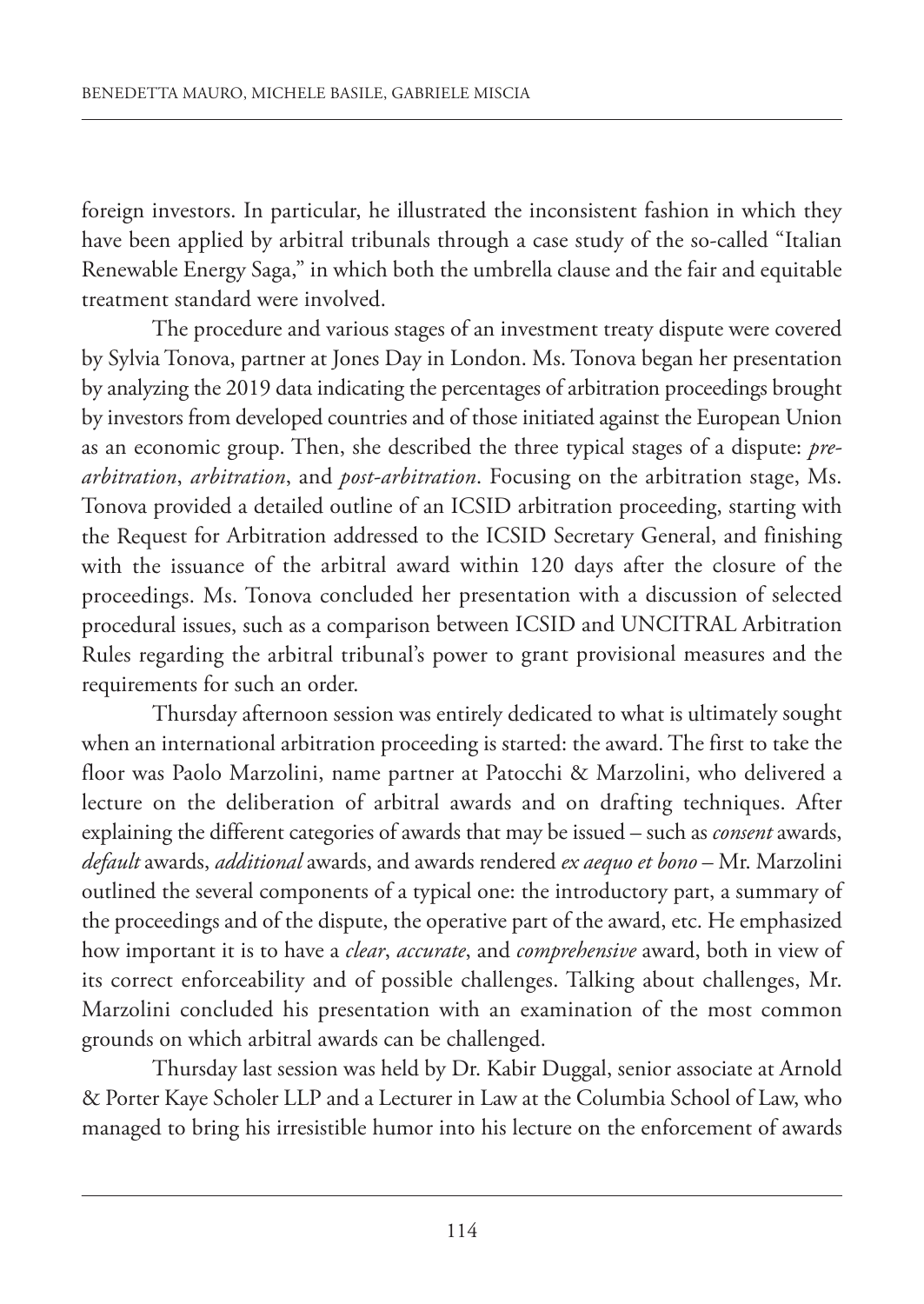made in an international arbitration. He began by reconnecting with the previous session, firstly listing the specific features of ICSID awards and introducing the few specific grounds of annulment under Article 52 of the ICSID Convention. Further, Dr. Duggal continued with an illustration of the requirements needed to enforce an award under the ICSID Convention, as compared to the ones generally required by the New York Convention on the Recognition and Enforcement of Foreign Arbitral Awards ("New York Convention"). Lastly, Dr. Duggal concluded with a discussion on how courts of most countries offer different interpretations of the exceptions under the New York Convention and of other relevant provisions.

The last day of the Certificate opened with the newly introduced lecture on emergency arbitration held by Gustav Flecke-Giammarco, partner at Seven Summits Arbitration. Mr. Flecke-Giammarco addressed the new trends in emergency arbitration, focusing on the ICC's rationale for introducing a new emergency procedure in 2012, in addition to the Pre-Arbitral Referee already established in 1990. Emergency arbitration is meant to constitute a "safe harbor" for those parties that may need urgent interim or conservatory measures and cannot await the constitution of a typical arbitral tribunal; according to the new ICC procedure, an order – which will be replaced by a subsequent final award – will usually be issued within 20 days of the filing of the application for an emergency arbitration. The rapidity of this procedure has already begun to be appealing to an always increasing number of practitioners, as demonstrated by the constantly growing volume of applications submitted to the Secretariat of the ICC.

Friday morning session continued with another novelty of this  $7<sup>th</sup>$  edition: a mock simulation of a witness' cross examination. Aimed at offering the participants a realistic experience of one of the most fascinating parts of an arbitration hearing, the simulation was conducted by Martin Gusy (partner and head of the U.S. International Arbitration practice at K&L Gates) as counsel, Cecilia Carrara (partner at Legance) as arbitrator, and Irene Petrelli (partner at Curtis, Mallet-Prevost, Colt & Mosle) as witness. Before performing the simulation, the panelists illustrated several useful techniques to reach the counsel's main goal of undermining the credibility of the witness, and the do's and don'ts that should be respected when cross-examining a witness. In particular, the latter included avoiding being too aggressive or too mild, asking long and discussive questions, or not listening to the actual witness' responses and thus missing targets of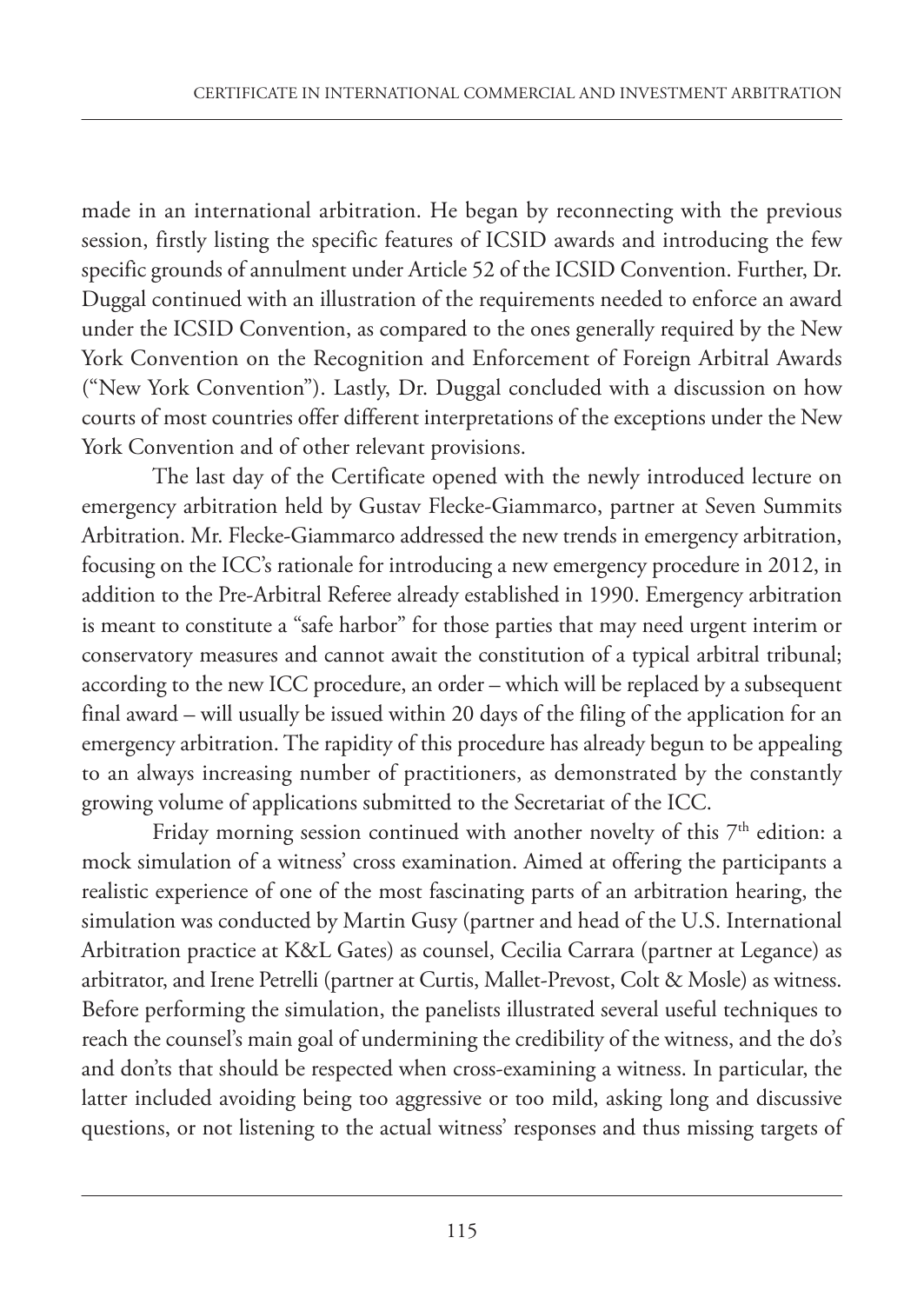opportunity. The mock trial simulation succeeded in providing the Certificate's participants with a closer look at the atmosphere surrounding a real-life cross examination – especially in pandemic times, with counsel (Mr. Gusy) being connected remotely and the arbitrator and witness (Dr. Carrara and Ms. Petrelli) being in the same location – and an understanding of the dynamics and the tactics underlying the formulation of each question.

In the afternoon, the Certificate opened to external attendees for two special sessions. The first was a roundtable focusing on Covid-19's impact on international arbitration, moderated by Co-Director Domenico Di Pietro, who connected from Miami. The first to take the floor was Laura Bergamini, Legal Counsel at ICSID, who started by illustrating the impact that the Covid-19 pandemic has had on ICSID arbitrations, and then explained how ICSID proceedings have adjusted to the "new normal." Through an increased use of IT tools – as an example, ICSID has eliminated the need for any paper filings by adopting the electronic filing as its exclusive procedure, and has introduced a virtual dispatch of its rulings – ICSID has been able to provide fully remote sessions and hearings.

The second panelist to speak was William W. Burke-White, Inaugural Director and Richard Perry Professor at the Perry World House and Law Professor at the University of Pennsylvania. Prof. Burke-White analyzed the topic of State liability under investment treaties during the Covid-19 era, especially focusing on whether States may be held liable for the measures adopted in response to the pandemic and on what defenses and options they may have to avoid liability. Prof. Burke-White anticipated that, due to the introduction of governmental orders imposing citizens to stay home and closing commercial activities and transportation links, there may be the possibility for States to face – among others – fair and equitable treatment claims, full protection and security claims, national treatment claims, and indirect expropriation claims.

The roundtable was closed by Roma Tre University's Professor Vincenzo Zenozencovich, who expressed his considerations on the issue of inconsistency of arbitral decisions. Prof. zeno-zencovich presented Article 50 of the ICSID Convention, which provides for a very limited review of awards, contrasting it to the prospect of having arbitral tribunals taking different views and finding different solutions to similar fact patterns. By contrast, he introduced the European Union Commission's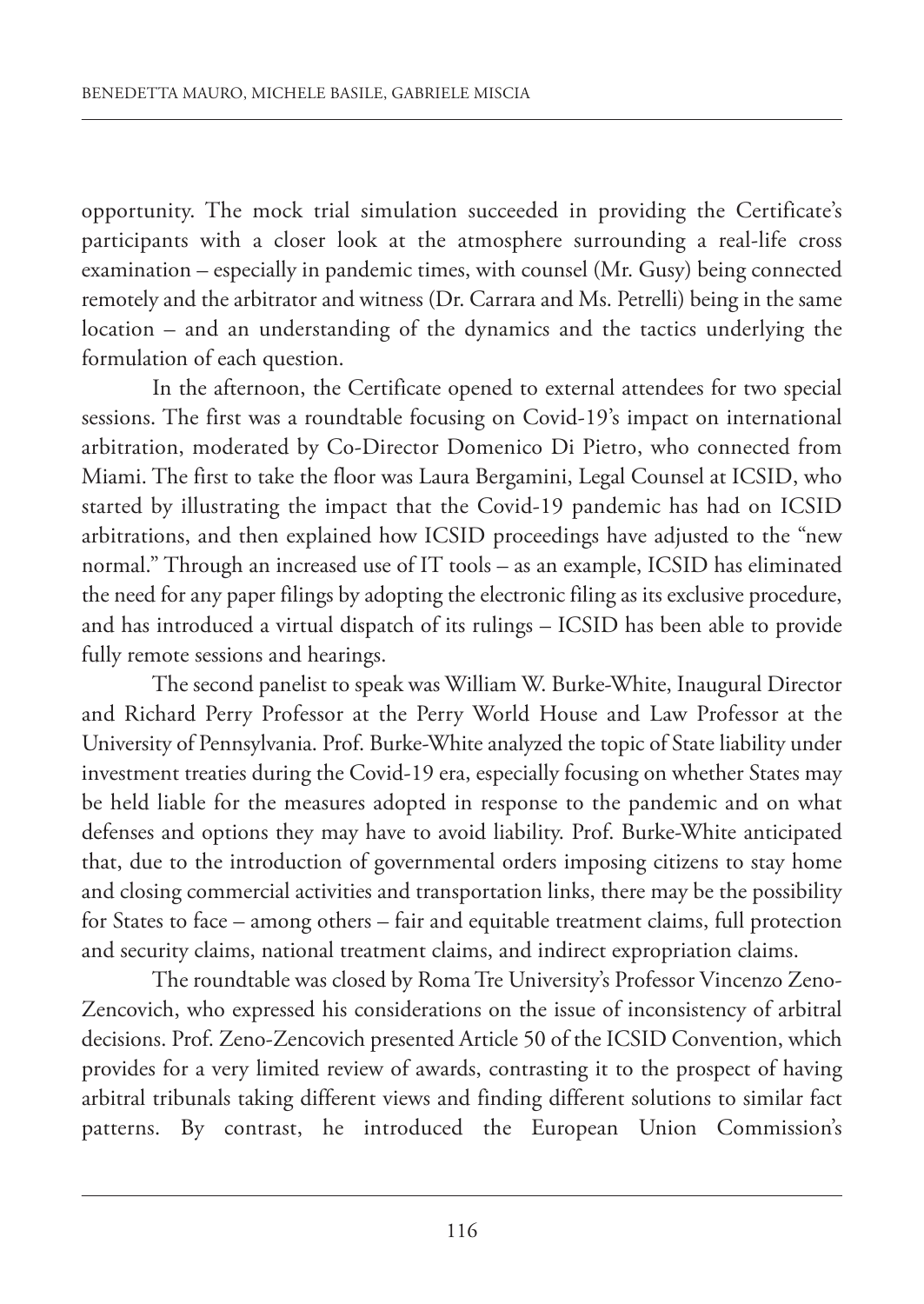recommendation for a Council decision authorizing the opening of negotiations for a Convention establishing a multilateral court for the settlement of investment disputes, and Article 8.28 of the Comprehensive Economic and Trade Agreement between Canada and the European Union, which establishes an Appelate Tribunal to review arbitral awards rendered under the dispute resolution Section of the Agreement. Notably, the grounds upon which the Appellate Tribunal may uphold, modify, or reverse an award are, first, errors in the application or interpretation of the applicable law and, second, manifest errors in the appreciation of the facts, including the appreciation of relevant domestic law. In conclusion, according to Prof. zeno-zencovich, the issue of inconsistency may be resolved by the introduction of a stable permanent tribunal in lieu of the several *ad hoc* tribunals.

### *3. The 7th University of Roma Tre-Unidroit Annual International Arbitration Lecture*

Like every year, the University of Roma Tre-UNIDROIT Annual International Arbitration Lecture was the Certificate's *grand finale*. Year after year, the Annual Lecture has been an occasion to listen to the most prominent experts in the world discussing crucial topics in international arbitration, ranging from substantive standards of protection in international investment law, to the finality of arbitral awards, to the use of the UNIDROIT Principles of International Commercial Contracts and the role of mandatory rules in international arbitration. This year, world-famous arbitrator and President of the Governing Board of the International Council for Commercial Arbitration ("ICCA") Lucy Reed delivered a lecture titled "Flying Solo: From *Arthur Andersen*, to Codes of Conduct, to Covid-19 Virtual Hearings."1

While the current situation made it impossible to hold the Annual Lecture at the UNIDROIT's splendid headquarters (and take the traditional Class portrait in their garden overlooking the Roman roofs), Prof. Maria Chiara Malaguti – the newly

<sup>&</sup>lt;sup>1</sup> Lucy Reed's lecture "as delivered" and the link to the video recording of the  $7<sup>th</sup>$  University of Roma Tre-UNIDROIT Annual International Arbitration Lecture are available at the following website: <www.arbitrationcertificate.com/wp-content/uploads/2020/08/Roma-Tre-Publication-Version-1.pdf>.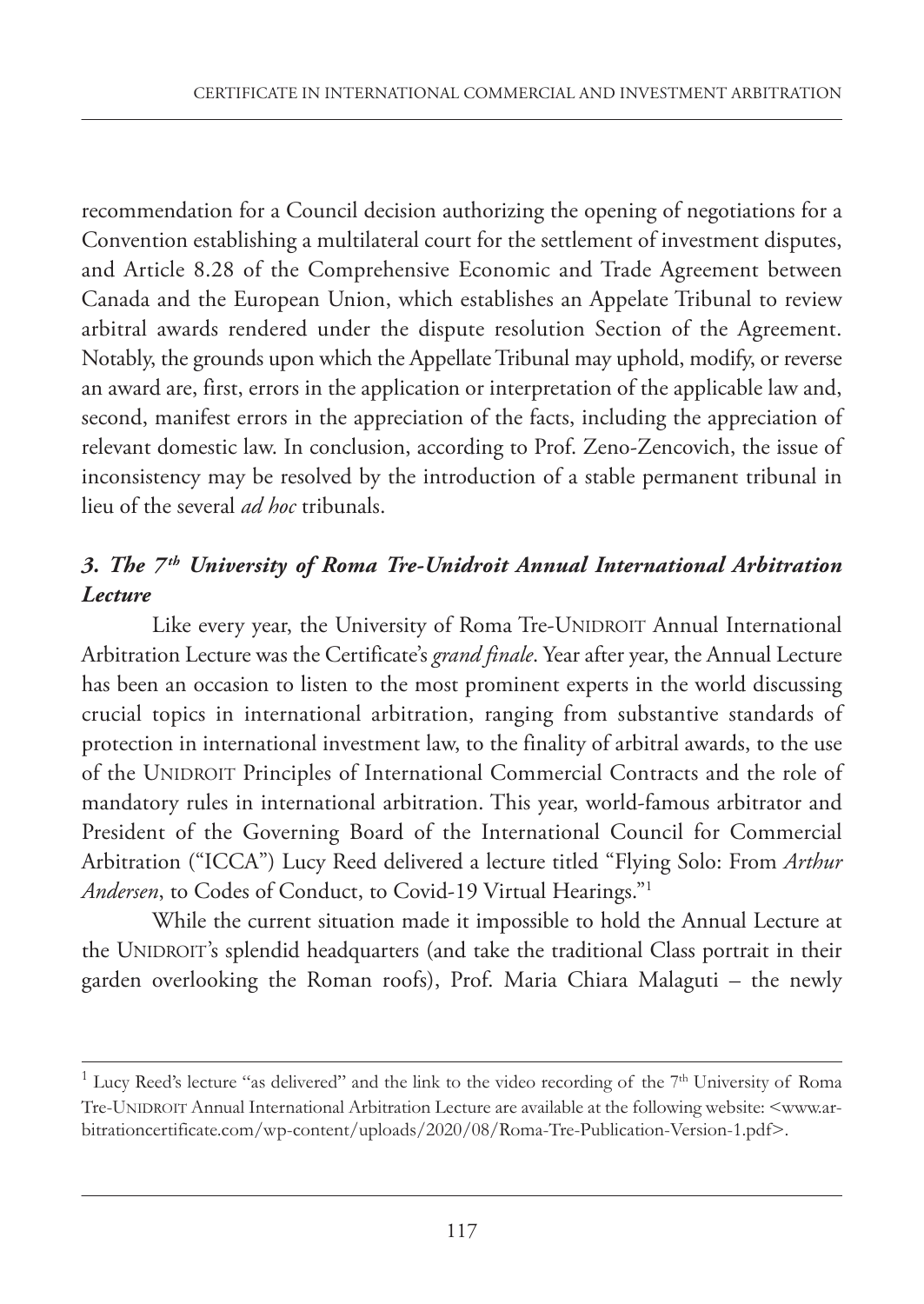appointed President of the UNIDROIT – and Prof. Andrea zoppini of RomaTre University joined the Certificate's in-class participants and Co-Directors at Roma Tre School of Law's *Sala del Consiglio*. Further, over 100 external participants connected remotely.

Prof. Malaguti delivered the welcoming remarks on behalf of the UNIDROIT, stressing how this was one of the first occasions for her to appear in her capacity of President of this institution. Conversely, she pointed out, this was not the first Annual Lecture she had attended, given the relevance of this event over the years. Prof. Malaguti thus renewed the UNIDROIT's commitment in continuing its profitable cooperation with Roma Tre University, underlining the relevance of international arbitration as a tool for the use of soft law and, specifically, of the UNIDROIT Principles of International Commercial Contracts. Prof. Malaguti concluded her remarks hinting at the future of soft law and, in particular, at whether the room for its application will broaden as a result of the changing interplay between public and private law, and what will be the role of arbitrators in its use.

On behalf of the University of Roma Tre, Prof. zoppini then introduced this year's speaker, Ms. Lucy Reed, reminding the most noteworthy accomplishments in her highly varied and distinguished career in the fields of international arbitration and international law. Prof. zoppini then commented on Ms. Reed's selected topic, drawing from his personal experience to stress the different nature of the experience of sitting in a virtual hearing rather than in a physical hearing, before leaving the floor to the speaker.

Ms. Reed first congratulated the recipients of the Certificate in International Commercial and Investment Arbitration and offered a virtual toast to the program's Directors, complimenting their vision and flexibility in bringing the Certificate's seventh edition to life amidst global uncertainty. She also expressed her regret for not being able to deliver the lecture in Rome and for the isolation we are all forced to in the new Covid-19 world, which gave her the chance to introduce the *fil rouge* of her lecture – the arbitrators' isolation and the challenges that they are faced with as individuals – which unfolded through three different topics.

The starting point of Ms. Reed's lecture was a twist on the seminal *Arthur Andersen* arbitration, which this year turned 20 years old, with an emphasis on the perspective of the sole arbitrator. The famous case concerned two business units of the then largest accounting firm in the world and involved the 140 member firms around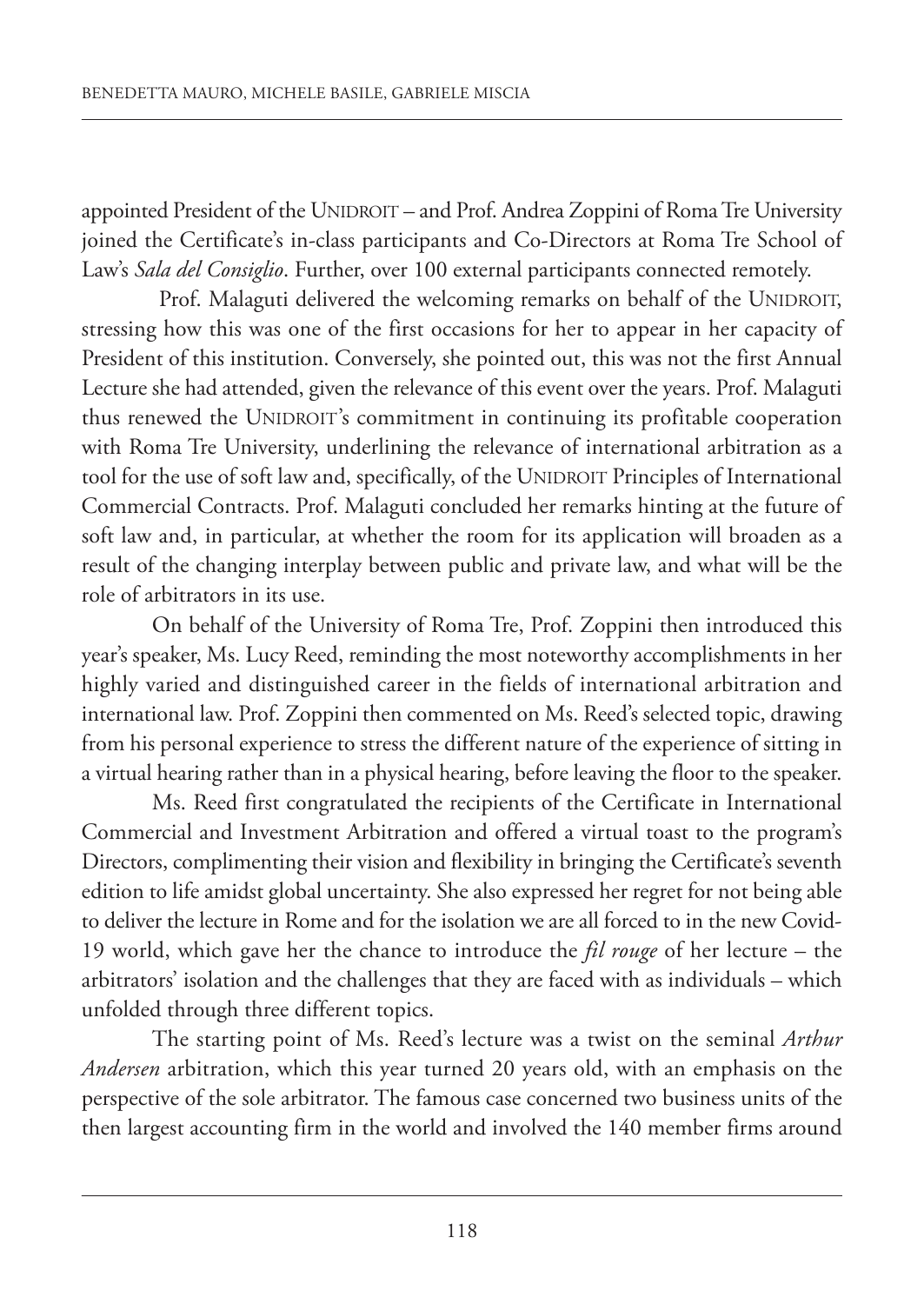the world, as well as the umbrella entity based in Geneva. Ms. Reed stressed the magnitude of the case – with claimants seeking to terminate the inter-firm agreements that tied the global organization together and billions of dollars at stake – to give a sense of the responsibility that, pursuant to the applicable arbitration agreement, was attributed to a sole arbitrator, Dr. Guillermo Gamba Posada.

The attendees' attention was drawn in particular to the arbitrator's analysis of the applicable law, based on a choice-of-law clause which provided that disputes related to the inter-firm agreements were not to be decided pursuant to the substantive law of any jurisdiction, but rather taking into account "general principles of equity." Out of many possible approaches he could take in order to define the content of those principles, Dr. Gamba Posada decided to turn to the UNIDROIT Principles of International Commercial Contracts. Among others, he applied Article 5.4 of the Principles, finding that the umbrella entity had a duty to exercise its best efforts to ensure cooperation, coordination and compatibility among the member firms' practices, and Article 7.3.1(2), setting out the criteria to determine whether the umbrella entity's breach of the latter duty amounted to a "fundamental breach of contract." Dr. Gamba Posada found that it did, and that claimants were thereby legitimated to terminate the interfirm agreements – which meant breaking up one of the biggest business in the world –.

Ms. Reed remarked the courage that it must have taken for Dr. Gamba Posada to apply the UNIDROIT Principles, which had then been in place for only three years (having the Principles been first released in 1994, and the *Arthur Andersen* arbitration begun in 1997), in one of the most significant commercial disputes ever brought. The speaker pointed out that this brave decision may not have been possible, and a compromise solution may rather have been sought, had the tribunal been composed of three arbitrators rather than one arbitrator "flying solo". However, she pointed out that, by using the UNIDROIT Principles, the sole arbitrator in the *Arthur Andersen* case was not entirely on his own, rather reaching out to a "ground crew below him" comprising the international practitioners and scholars who had spent more than a decade researching, negotiating and drafting the Principles.

The second topic covered by Ms. Reed was the surging demand for codes of conduct for international arbitrators, largely as a result of controversy around investment treaty arbitration. While agreeing with the late Johnny Veeder – according to whom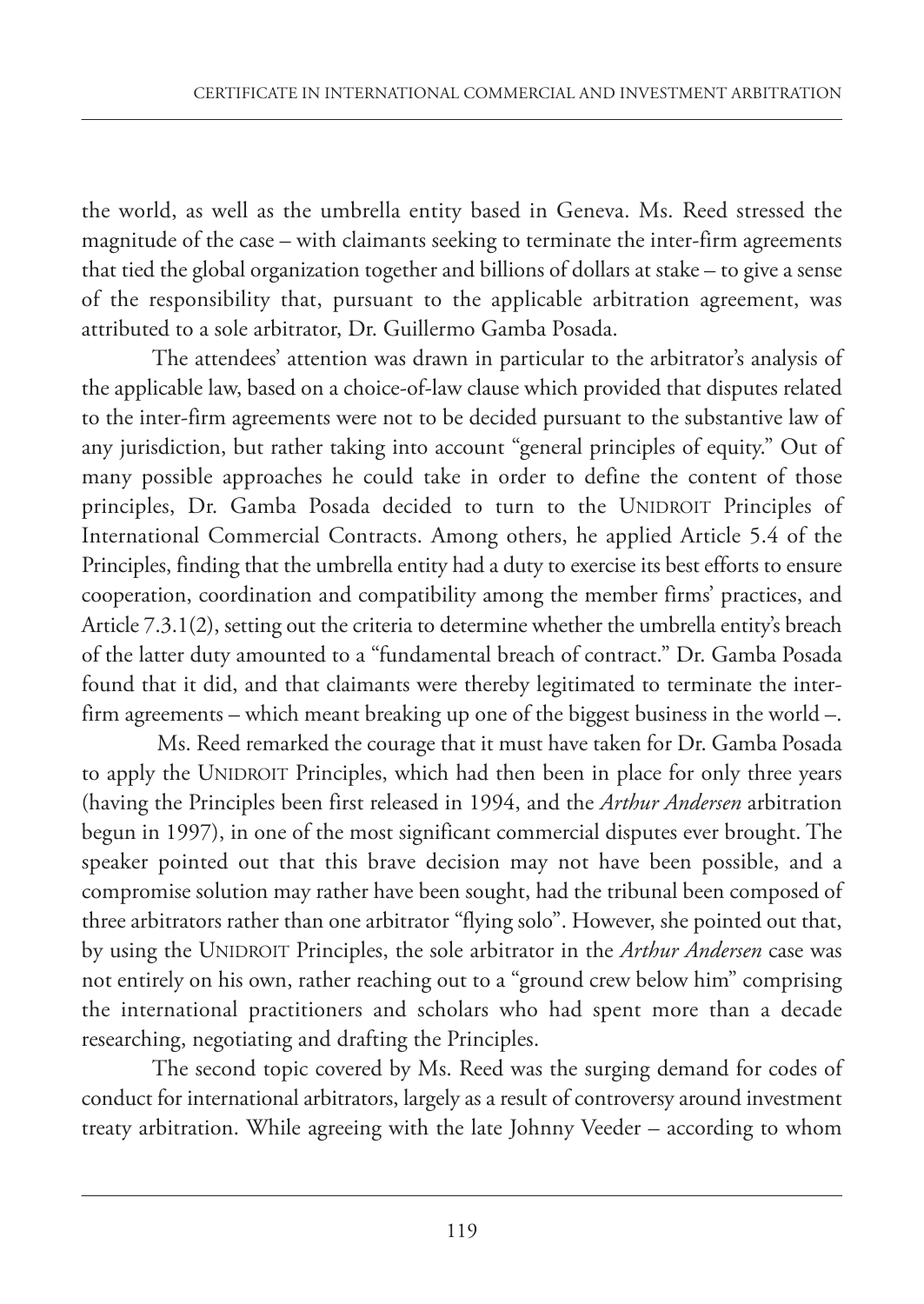unless arbitration practitioners regulated themselves, others, who do not know international arbitration, would do so – the speaker expressed her discomfort with those codes of conduct that include bright-line rules, such as the Draft Code of Conduct or Adjudicators in Investor-State Dispute Settlement released earlier this year by the Secretariats of ICSID and UNCITRAL.

In particular, Ms. Reed focused on the rules regulating arbitrator capacity, firmly opposing the establishment of a fixed number of cases that an arbitrator should accept in order to ensure her availability. In this regard, she referred to what she called the "David Caron Rule of X," that is, David Caron's proposal that each arbitrator should set a number  $-X$  – as the upper limit of cases that she deems to be capable of responsibly sitting on at the same time, based on a number of variables depending on individual circumstances. Ms. Reed supported this idea, particularly because it places within the individual arbitrator – again, "flying solo" – the responsibility of fixing her own X.

Finally, Lucy Reed turned to her last topic – the personal isolation in which even arbitrators on three-member tribunals find themselves in virtual hearings. Ms. Reed introduced the topic by mentioning a project that ICCA is currently collaborating with – co-edited by Roma Tre University's Professor (and Certificate's Co-Director) Giacomo Rojas Elgueta, together with Faculty members James Hosking and Yasmine Lahlou – that aims at investigating whether a right to a physical hearing exists in international arbitration through a comparative approach.

Like Prof. zoppini in his introductory remarks, Ms. Reed emphasized the profoundly different experiences that physical and virtual hearings are. In particular, virtual hearings cannot reproduce the personal dynamic by which, in physical hearings, the arbitrators get to know and trust each other, exchange views and possibly influence each other. While this may not have an impact on the dispositive outcome of an arbitration – as the arbitrators will still be capable of carrying out robust deliberations – the professional and personal camaraderie that forms an essential part of the arbitrator's role is inevitably lost. Ms. Reed concluded with an invitation to arbitrators to remember that they are nonetheless "flying" in three-member formation, with all the cooperation and coordination skills that that requires, and – by analogy – to recipients of the Certificate to nurture the bonds created over the past week.

Prof. zoppini took the floor again to thank the speaker and share his experience,